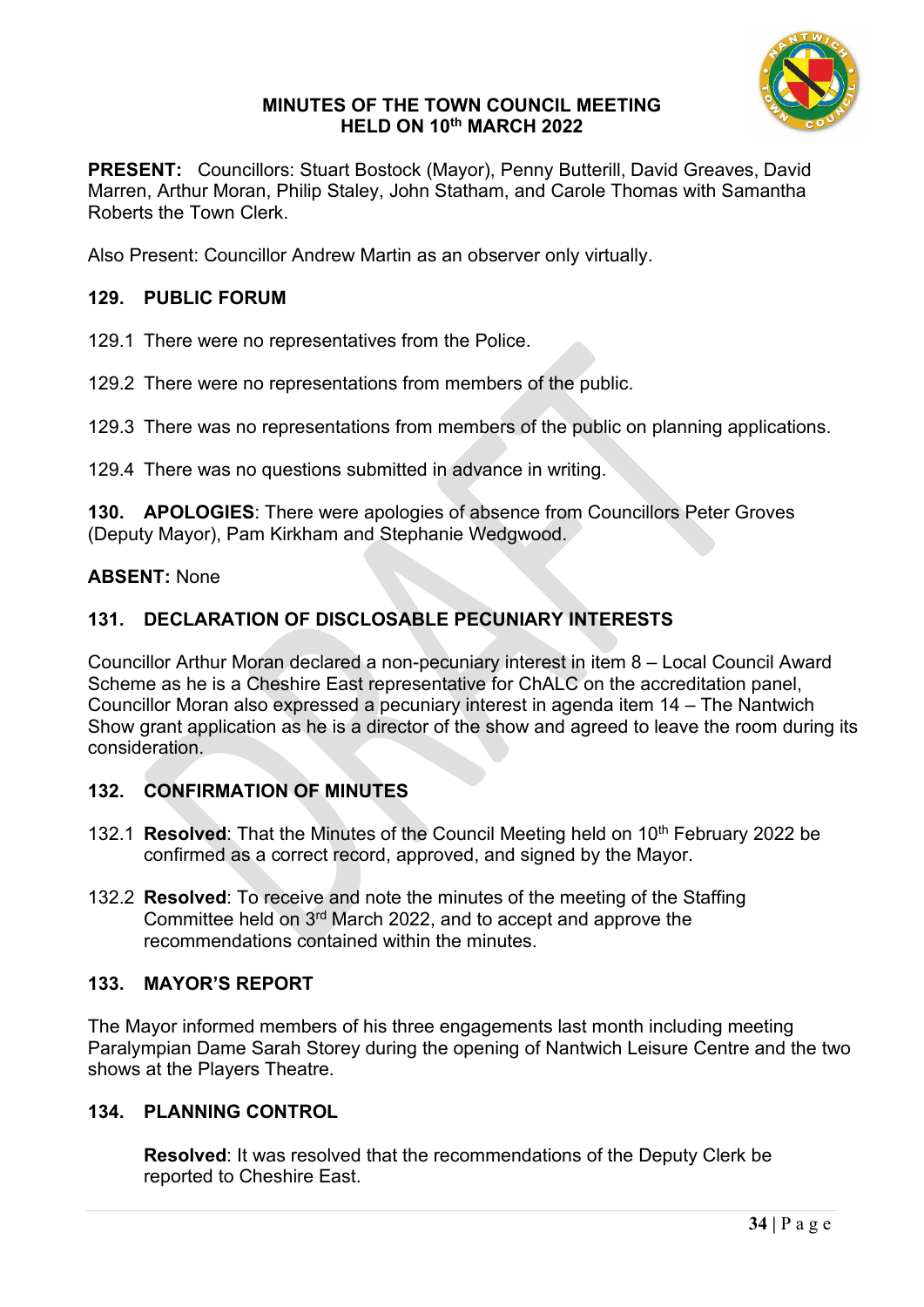# **135. INVESTMENT STRATEGY AND RESERVE POLICY REVIEW**

The Clerk advised members that the only amendments she had made in the existing policy was to update the outstanding balances of loans to the Nantwich Players and St. Mary's Church. The Clerk informed members that she was not advising to amend any of the existing investments. Councillor Statham reminded members that when the strategy was reviewed last year it was agreed to include an additional bullet point relating to the investment objectives which was not in the version being considered. The Clerk agreed that this was the case, and she would ensure that the correct strategy was updated and posted on the website.

**Resolved**: It was resolved that subject to the inclusion of the additional bullet point under investment objectives that the Investment Strategy and Reserves Policy be approved for 2022/23.

## **136. LOCAL COUNCIL AWARD SCHEME**

Members considered the previously circulated draft Local Council Award Scheme application form providing evidence that all documentation and information is in place for the Quality Gold application.

**Resolved:** The Council confirms by resolution that all documentation and information is in place for the Local Council Award Scheme, Quality Gold award

# **137. CLIMATE CHANGE WORKING GROUP TERMS OF REFERENCE**

Members considered the previously circulated draft Terms of Reference and agreed that the aims of the group should firstly include understanding the base line carbon footprint of the Town Council. In addition, members agreed to amend the wording of the first aim to *"Consider how the Council could reduce their (direct and indirect) carbon emissions".*

**Resolved:** It was resolved that subject to the above amendments the Terms of Reference be approved.

## **138. REMOTE/HYBRID MEETINGS**

Members considered the request from SLCC to support the motion to allow councils in England to have the choice to meet remotely and write to the Secretary of State to show support. Councillor Marren in supporting the idea of remote meetings, aired caution that it did not become the norm but the exception to meet remotely. Councillor Moran in supporting Councillor Marren's concerns suggested any new legislation would provide the flexibility. These concerns were also supported by Members. The Clerk advised that should Government pass new legislation allowing for remote meetings then it would likely be a blanket policy, but the Town Council could incorporate criteria for the use of remote meetings within its Standing Orders to avoid abuse of the legislation.

**Resolved:** It was resolved to support the SLCC's motion and that the Clerk should write to the Secretary of State but will include the caveat that remote meetings should not replace face to face meetings.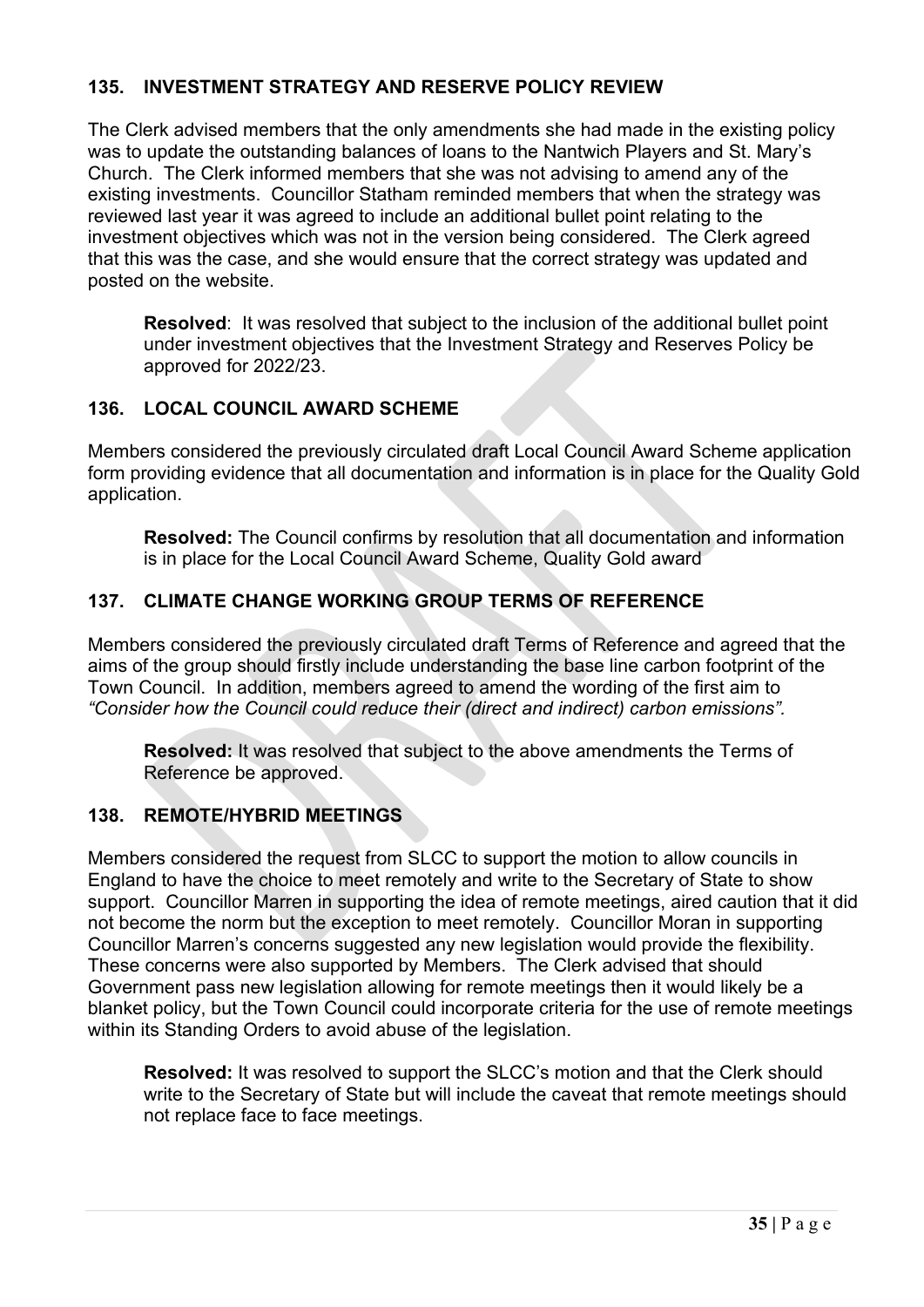## **139. CHESHIRE CONSTABULARY**

Members considered the proposals to have five helpdesks at police stations across the county, a reduction from the current 16 helpdesks. Councillor Moran sought support from members to oppose these proposals. Councillor Statham suggested that the way members of the public communicate with the police has changed over the years, with many people communicating electronically and through the local surgeries. Councillor Thomas suggested that many residents may not even be aware that there is a police station in the town.

**Resolved:** It was resolved to object to the proposals and for the Town Clerk to respond to the consultation on behalf of the Town Council.

# **140. CCTV QUARTER 3 REPORT**

Members reviewed the previously circulated quarterly report from Cheshire East on the CCTV provision and the Town Clerk reported that a further invitation had been extended to members to visit the CCTV control. Councillor Marren also asked that the Town Council write to the Control Centre Manager thanking him for the report and invitation.

#### **Resolved:** It was resolved:

- a) to note the quarterly report and
- b) that The Town Clerk will plan for a further visit to the CCTV control room for Councillors Thomas, Greaves and Marren.

## **141. BOUNDARY COMMISSION FOR ENGLAND**

Members considered the need for a response to the consultation on proposals for amendments to the parliamentary constituencies in England. The Town Clerk suggested that a small working group could meet with the Clerk and provide a response on behalf of the Town Council.

### **Resolved:** It was resolved

- a) that a small working group with the Clerk would prepare a response on behalf of the Town Council;
- b) Councillors John Statham, Arthur Moran and Stuart Bostock would form part of the working group, with the Clerk giving members not present during the meeting the opportunity to join the working group.

## **142. GRANT APPLICATIONS**

Members considered the request for two large grant applications from the Jazz Festival organisers and the Nantwich Show Organisers. Member agreed that further information was required to help make a decision on the applications. The Clerk suggested that she could arrange a special meeting of the Town Council and extend an invitation to representatives of both organisations to attend the meeting and respond to additional questions.

**Resolved:** It was resolved that the Clerk would arrange a special meeting of the town council in early April and extend an invitation to both applicants to attend the meeting.